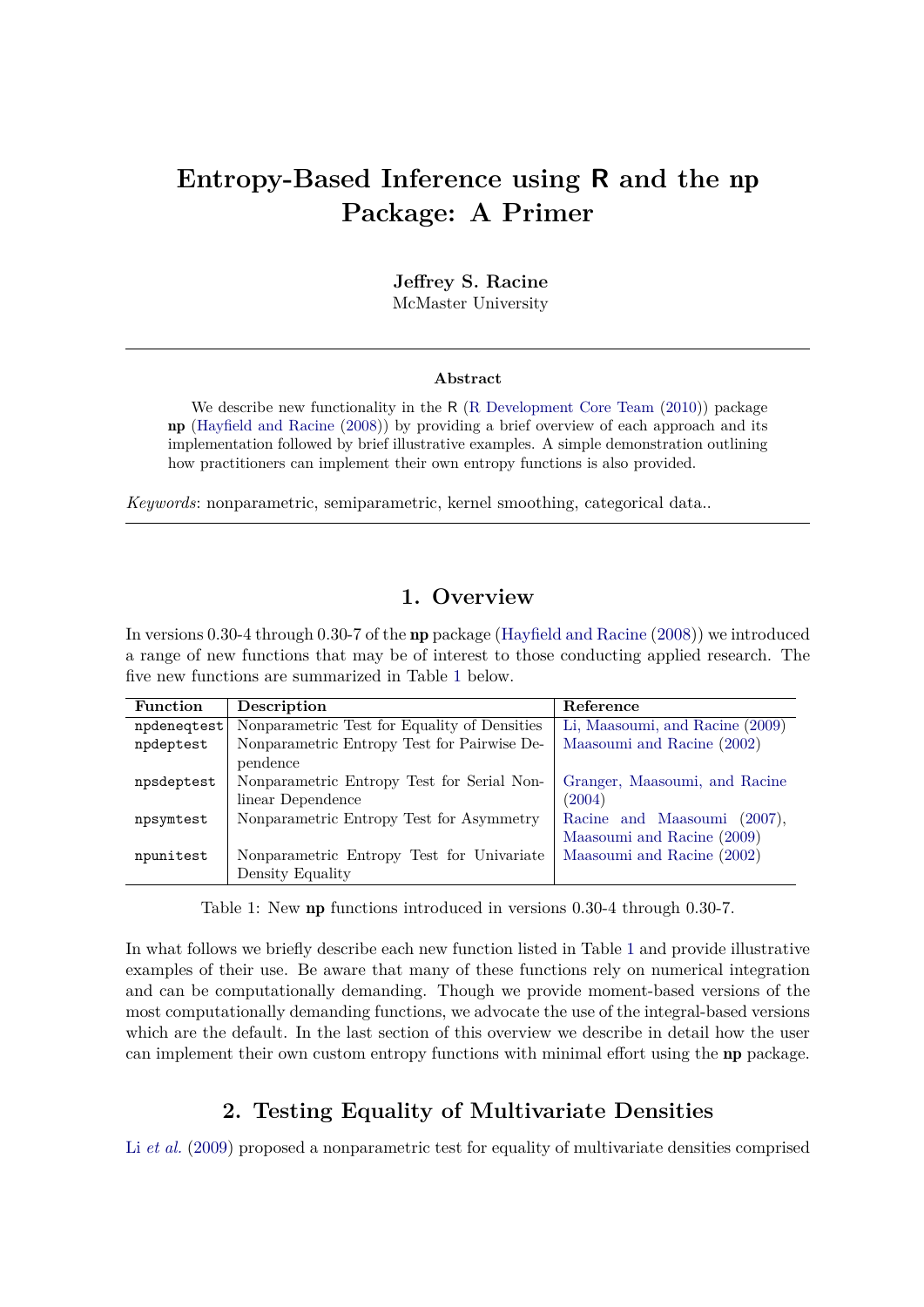of continuous and categorical data. This test can be accessed via the npdeneqtest function. Let X and Y be multivariate vectors of dimension  $q + r$  where q denotes the number of continuous variables and *r* the number of discrete/categorical variables. A test statistic can be constructed based on the integrated squared density difference given by  $I = \int [f(x)$  $g(x)^2 dx = \int [f(x)dF(x) + g(x)dG(x) - f(x)dG(x) - g(x)dF(x)]$ , where  $F(\cdot)$  and  $G(\cdot)$  are the cumulative distribution functions for *X* and *Y*, respectively, and where  $\int dx = \sum_{x^d \in \mathbb{S}^d} \int dx^c$ . Replacing the first occurrences of  $f(\cdot)$  and  $g(\cdot)$  by their leave-one-out kernel estimates, and replacing  $F(\cdot)$  and  $G(\cdot)$  by their empirical distribution functions, we obtain the following test statistic,

$$
I_n = \frac{1}{n_1(n_1-1)} \sum_{i=1}^{n_1} \sum_{j \neq i}^{n_1} K_{\gamma, x_i, x_j} + \frac{1}{n_2(n_2-1)} \sum_{i=1}^{n_2} \sum_{j \neq i}^{n_2} K_{\gamma, y_i, y_j} - \frac{2}{n_1 n_2} \sum_{i=1}^{n_1} \sum_{j=i}^{n_2} K_{\gamma, x_i, y_j}.
$$

Li *[et al.](#page-9-1)* [\(2009\)](#page-9-1) demonstrate that, under the null of equality,

$$
T_n = (n_1 n_2 h_1 \dots h_q)^{1/2} I_n / \sigma_n \to N(0, 1)
$$
 in distribution,

where

$$
\sigma_n^2 = 2(n_1 n_2 h_1 ... h_q) \left[ \frac{1}{n_1^2 (n_1 - 1)^2} \sum_{i=1}^{n_1} \sum_{j \neq i}^{n_1} (K_{\gamma, x_i, x_j})^2 + \frac{1}{n_2^2 (n_2 - 1)^2} \sum_{i=1}^{n_2} \sum_{j \neq i}^{n_2} (K_{\gamma, y_i, y_j})^2 + \frac{2}{n_1^2 n_2^2} \sum_{i=1}^{n_1} \sum_{j=1}^{n_2} (K_{\gamma, x_i, y_j})^2 \right],
$$

which is a consistent estimator of  $\sigma_0^2 = 2[\delta^{-1} + \delta + 2][E[f(X_i)]][f(W^2(v)dv],$  the asymptotic variance of  $(n_1n_2h_1 \tldots h_q)^{1/2}I_n$ , where  $\delta = \lim_{\min\{n_1,n_2\}\to\infty} (n_1/n_2)$ . Under the alternative the statistic diverges to  $+\infty$ , so the test is one-sided rejecting when the test statistic is sufficiently large.

The test that uses critical values taken from the asymptotic distribution displays finite-sample size distortions, so the npdeneqtest function employs bootstrap resampling to obtain the finite-sample distribution of the statistic (this provides a test having correct size). The bootstrap resamples are obtained by resampling from the empirical distribution of the pooled data (i.e. are drawn from a common multivariate distribution under the null). Bandwidths are obtained via likelihood cross-validation by default.

The following code snippet provides two simple examples using a mix of continuous and discrete data. Note that the two samples must be data frames with identically named variables (e.g., the variables 'wages' and 'experience' must be common to both data frames while sample A could be that for females, sample B for males).

```
R> set.seed(1234)
R> n <- 250
R> ## Distributions are equal
R>
R> sample.A <- data.frame(a=rnorm(n),b=factor(rbinom(n,2,.5)))
R> sample.B <- data.frame(a=rnorm(n),b=factor(rbinom(n,2,.5)))
R> npdeneqtest(sample.A,sample.B,boot.num=99)
```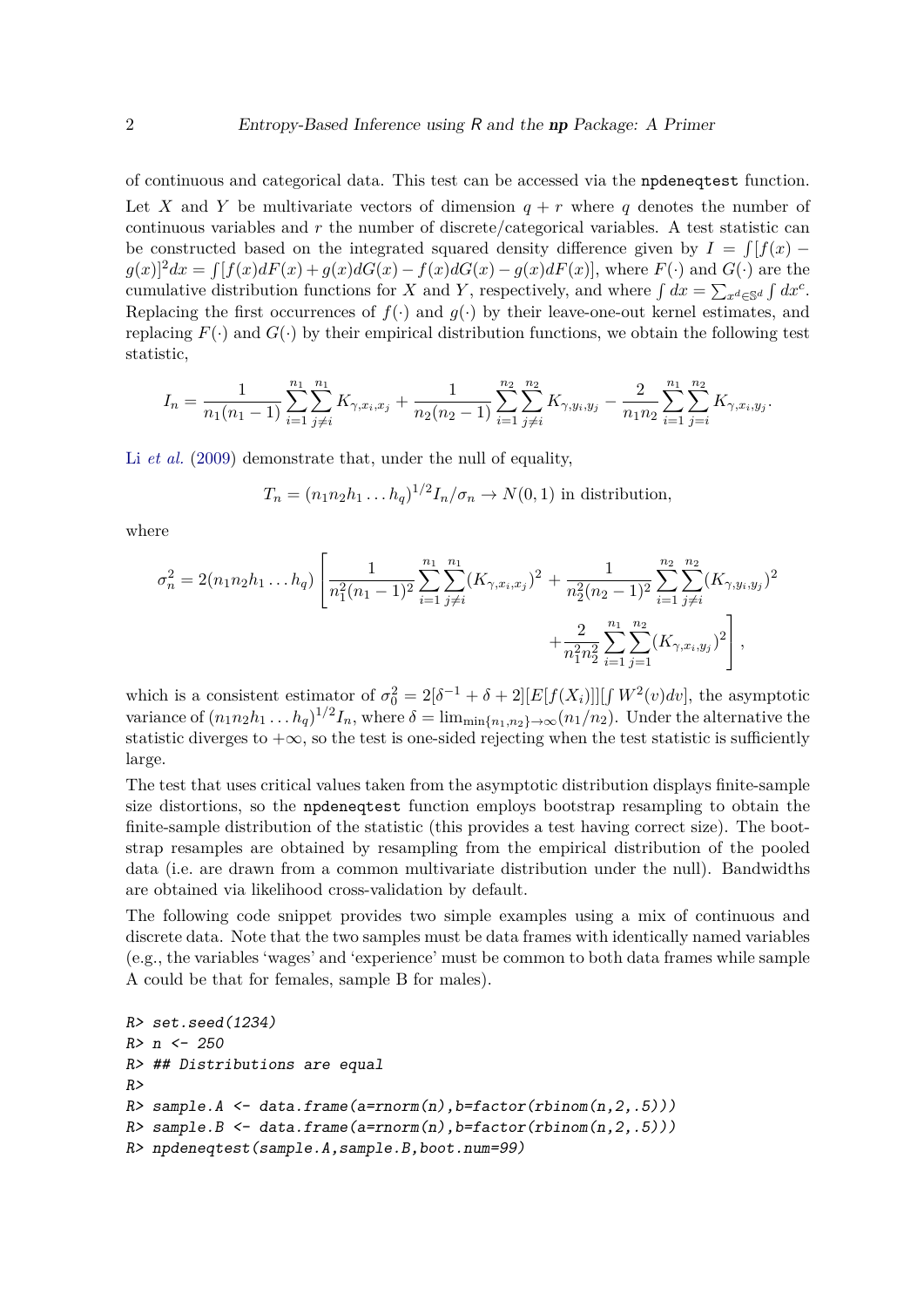```
Consistent Density Equality Test
99 Bootstrap Replications
Test Statistic 'Tn': 0.0809 P Value: 0.2
---Signif. codes: 0 '***' 0.001 '**' 0.01 '*' 0.05 '.' 0.1 ' ' 1
Fail to reject the null of equality at the 10% level
R> ## Distributions are unequal
R>
R> sample.A <- data.frame(a=rnorm(n),b=factor(rbinom(n,2,.5)))
R> sample.B <- data.frame(a=rnorm(n,sd=10),b=factor(rbinom(n,2,.25)))
R> npdeneqtest(sample.A,sample.B,boot.num=99)
Consistent Density Equality Test
99 Bootstrap Replications
Test Statistic 'Tn': 50.4 P Value: <2e-16 ***
---
Signif. codes: 0 '***' 0.001 '**' 0.01 '*' 0.05 '.' 0.1 ' ' 1
Null of equality is rejected at the 0.1% level
```
#### **3. Testing Equality of Univariate Densities**

[Maasoumi and Racine](#page-9-2) [\(2002\)](#page-9-2) consider a metric entropy useful for testing for equality of densities for two univariate random variables *X* and *Y* . The function npunitest computes the nonparametric metric entropy (normalized Hellinger of [Granger](#page-9-3) *et al.* [\(2004\)](#page-9-3)) for testing the null of equality of two univariate density (or probability) functions. For continuous variables we construct

$$
S_{\rho} = \frac{1}{2} \int \left(f_1^{1/2} - f_2^{1/2}\right)^2 dx
$$
  
=  $\frac{1}{2} \int \left(1 - \frac{f_2^{1/2}}{f_1^{1/2}}\right)^2 dF_1(x),$ 

where  $f_1 = f(x)$  and  $f_2 = f(y)$  are the marginal densities of the random variables X and Y. The second expression is in a moment form which is often replaced with a sample average, especially for theoretical developments. When *X* and *Y* are discrete/categorical, we replace integration with the sum over all possible outcomes. The unknown density/probability functions are replaced with nonparametric kernel estimates.

The bootstrap is conducted by resampling with replacement from the pooled empirical distribution of *X* and *Y* (*X* only for the moment version). Default bandwidths are of the plug-in variety ('bw.SJ' for continuous variables and direct plug-in for discrete variables).

The following code snippet provides three simple examples for both continuous and discrete data.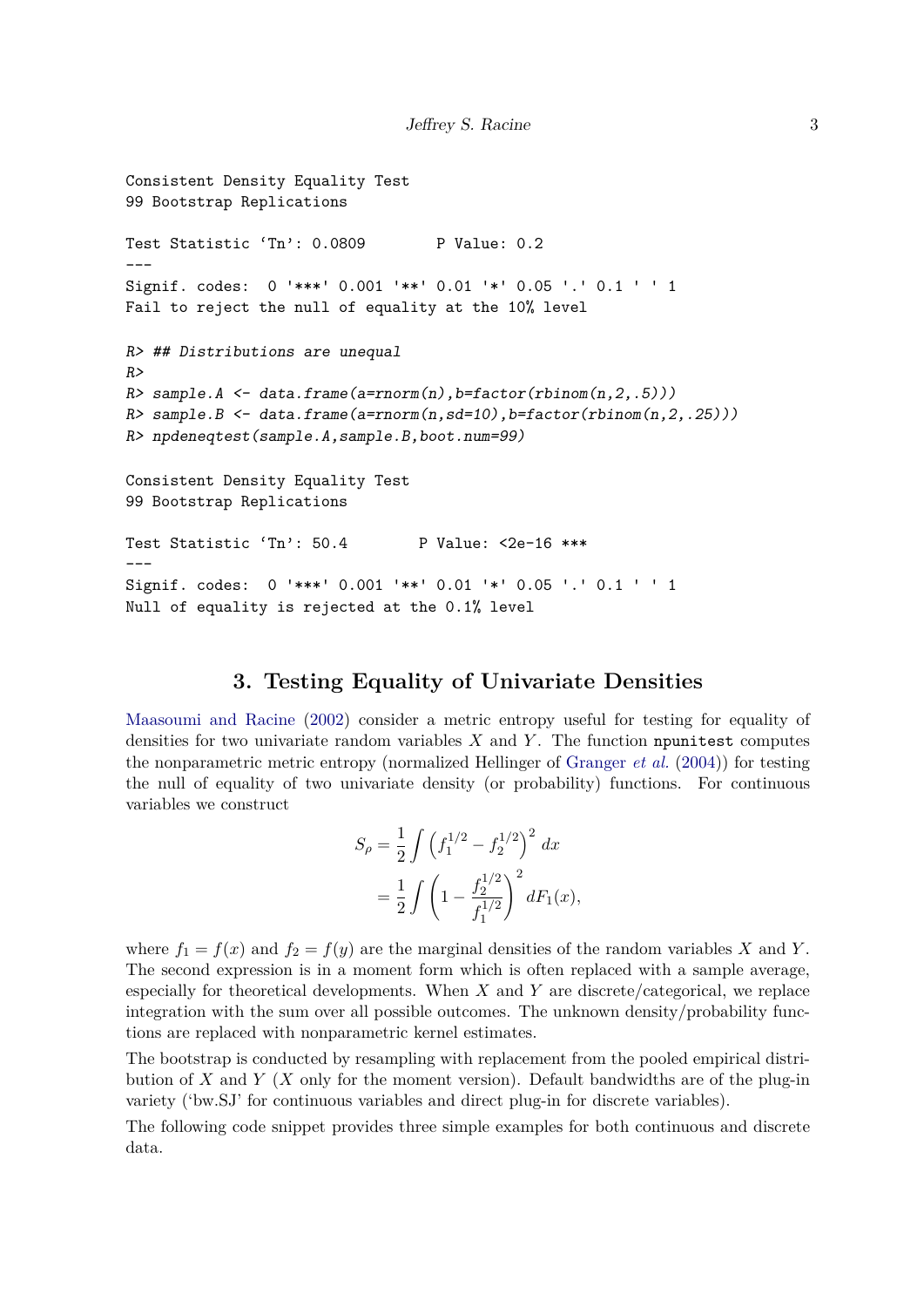```
R> set.seed(1234)
R> n <- 1000
R> ## Compute the statistic only, different distributions
R>
R> x <- rchisq(n,df=10)
R> y <- rnorm(n,sd=10000,mean=-10000)
R> npunitest(x,y,bootstrap=FALSE)
Consistent Univariate Density Difference Metric Entropy
Metric Entropy 'Srho': 0.977
R> ## Data drawn from same continuous distribution
R>
R> x <- rnorm(n)
R> y <- rnorm(n)
R> npunitest(x,y,boot.num=99)
Consistent Univariate Entropy Density Equality Test
99 Bootstrap Replications
Test Statistic 'Srho': 0.0016 P Value: 0.5
---
Signif. codes: 0 '***' 0.001 '**' 0.01 '*' 0.05 '.' 0.1 ' ' 1
Fail to reject the null of equality at the 10% level
R> ## Data drawn from different continuous distributions having the
R> ## same mean and variance
R>
R> x <- rchisq(n,df=5)
R> y <- rnorm(n,mean=5,sd=sqrt(10))
R> npunitest(x,y,boot.num=99)
Consistent Univariate Entropy Density Equality Test
99 Bootstrap Replications
Test Statistic 'Srho': 0.0373 P Value: <2e-16 ***
Signif. codes: 0 '***' 0.001 '**' 0.01 '*' 0.05 '.' 0.1 ' ' 1
Null of equality is rejected at the 0.1% level
R> ## Data drawn from different discrete distributions
R>
R> x <- factor(rbinom(n,2,.5))
R> y <- factor(rbinom(n,2,.1))
R> npunitest(x,y,boot.num=99)
```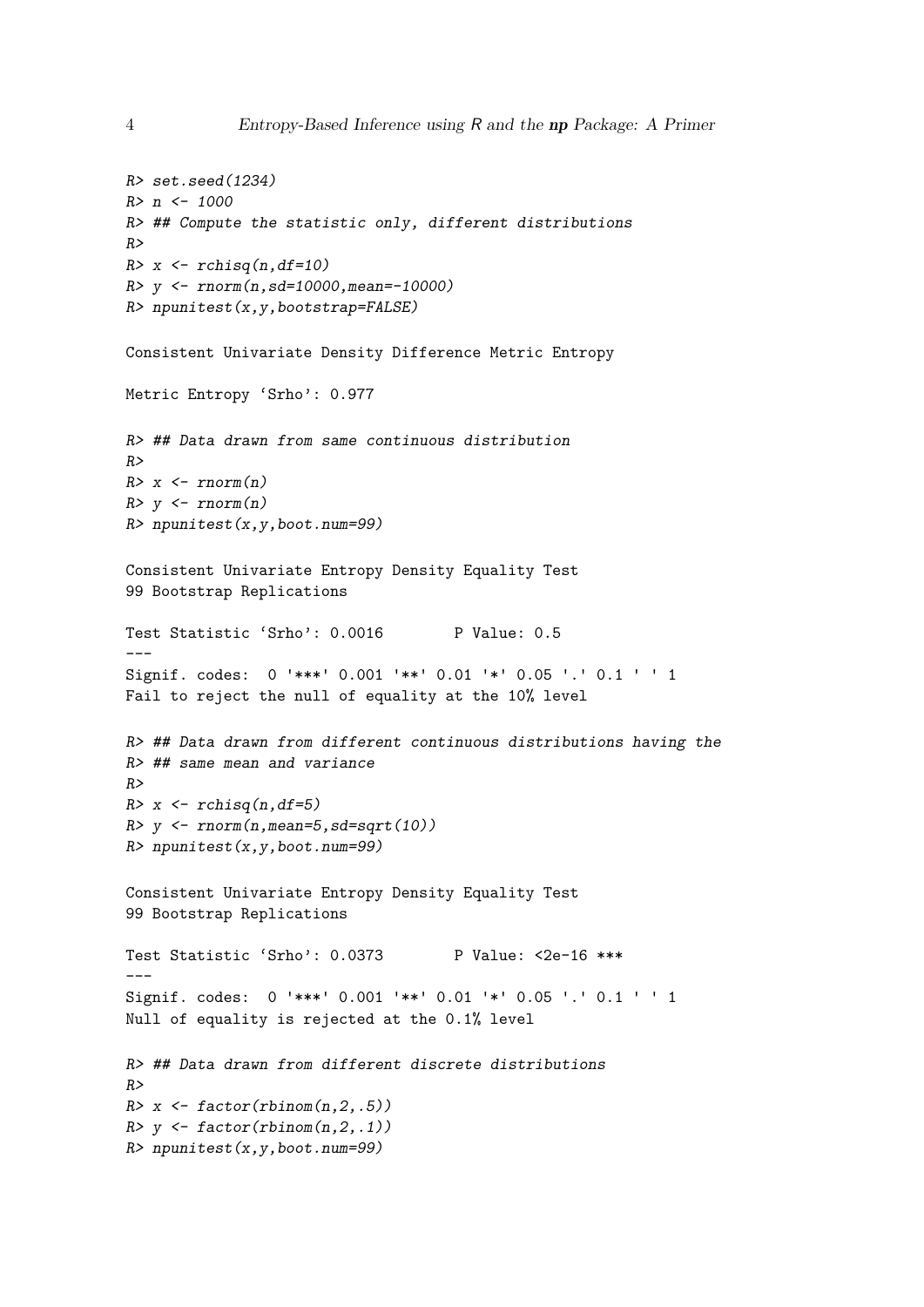Consistent Univariate Entropy Density Equality Test 99 Bootstrap Replications

Test Statistic 'Srho': 0.222 P Value: <2e-16 \*\*\* --- Signif. codes: 0 '\*\*\*' 0.001 '\*\*' 0.01 '\*' 0.05 '.' 0.1 ' ' 1 Null of equality is rejected at the 0.1% level

## **4. Testing Univariate Asymmetry**

Consider a (strictly) stationary series  $\{Y_t\}_{t=1}^T$ . Let  $\mu_y$  denote a measure of central tendency, say  $\mu_y = E[Y_t]$ , let  $f(y)$  denote the density function of the random variable  $Y_t$ , let  $\tilde{Y}_t =$  $-Y_t + 2\mu_y$  denote a rotation of  $Y_t$  about its mean, and let  $f(\tilde{y})$  denote the density function of the random variable  $\tilde{Y}_t$ . Note that if  $\mu_y = 0$  then  $\tilde{Y}_t = -Y_t$ , though in general this will not be so.

We say a series is *symmetric about the mean* (median, mode) if  $f(y) \equiv f(\tilde{y})$  almost surely. Tests for asymmetry about the mean therefore naturally involve testing the following null:

$$
H_0: f(y) = f(\tilde{y})
$$
 almost everywhere (a.e.)

against the alternative:

 $H_1: f(y) \neq f(\tilde{y})$  on a set with positive measure.

The function npsymtest computes the nonparametric metric entropy (normalized Hellinger of [Granger](#page-9-3) *et al.* [\(2004\)](#page-9-3)) outlined in [Maasoumi and Racine](#page-9-4) [\(2009\)](#page-9-4) for testing the null of symmetry using the densities/probabilities of the data and the rotated data,  $f(y)$  and  $f(\tilde{y})$ , respectively, and in [Racine and Maasoumi](#page-10-1) [\(2007\)](#page-10-1). *Y* must be univariate and can be a time series, continuous, or even categorical valued so long as the outcomes are not character strings. For bootstrapping the null distribution of the statistic, 'iid' conducts simple random resampling, while 'geom' conducts stationary bootstrapping using automatic block length selection via the 'b.star' function in the 'np' package [\(Politis and Romano](#page-9-5) [\(1994\)](#page-9-5), [Politis and White](#page-10-2) [\(2004\)](#page-10-2), [Patton, Politis, and White](#page-9-6) [\(2009\)](#page-9-6)). Bootstrapping is conducted by resampling from the empirical distribution of the pooled data and rotated data. Default bandwidths are of the plug-in variety ('bw.SJ' for continuous variables and direct plug-in for discrete variables). For continuous variables we use

$$
S_{\rho} = \frac{1}{2} \int \left(f_1^{1/2} - f_2^{1/2}\right)^2 dx
$$
  
=  $\frac{1}{2} \int \left(1 - \frac{f_2^{1/2}}{f_1^{1/2}}\right)^2 dF_1(x),$ 

where  $f_1$  and  $f_2$  are the marginal densities of the data and rotated data, respectively. The second expression is in a moment form which is often replaced with a sample average, especially for theoretical developments. When *Y* is discrete/categorical, we replace integration with the sum over all possible outcomes.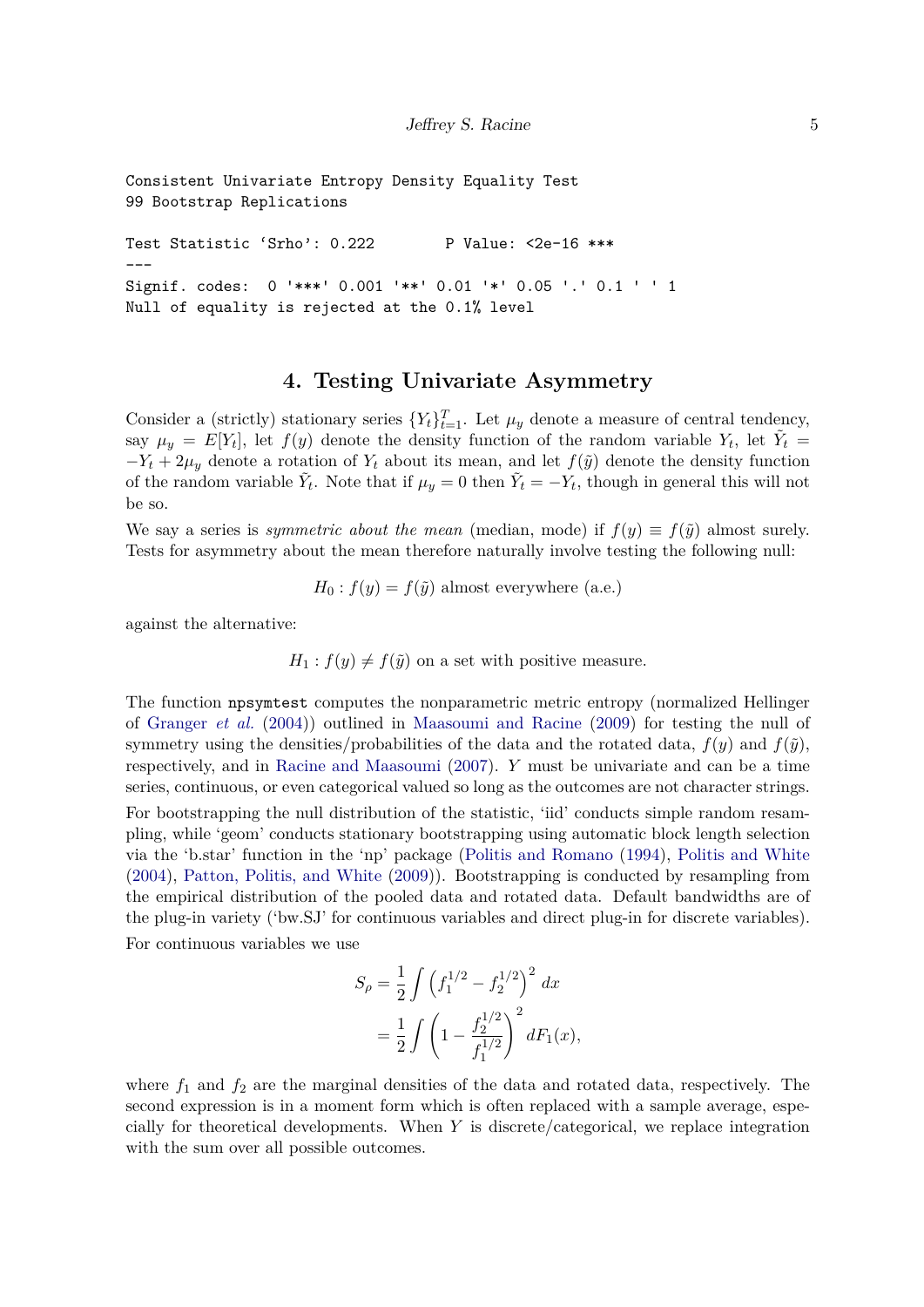The following code snippet provides two simple examples for both continuous and discrete data.

```
R> set.seed(1234)
R> n <- 100
R> ## Asymmetric discrete probability distribution
R>
R> x <- factor(rbinom(n,2,.8))
R> npsymtest(x,boot.num=99)
Consistent Entropy Asymmetry Test
99 Bootstrap Replications
Test Statistic 'Srho': 0.522 P Value: <2e-16 ***
---
Signif. codes: 0 '***' 0.001 '**' 0.01 '*' 0.05 '.' 0.1 ' ' 1
Null of symmetry is rejected at the 0.1% level
R> ## Symmetric continuous distribution
R>
R> y <- rnorm(n)
R> npsymtest(y,boot.num=99)
Consistent Entropy Asymmetry Test
99 Bootstrap Replications
Test Statistic 'Srho': 0.00726 P Value: 0.2
---Signif. codes: 0 '***' 0.001 '**' 0.01 '*' 0.05 '.' 0.1 ' ' 1
Fail to reject the null of symmetry at the 10% level
```
## **5. Testing Nonlinear Pairwise Independence**

[Maasoumi and Racine](#page-9-2) [\(2002\)](#page-9-2) consider a metric entropy useful for testing for pairwise independence of two random variables *X* and *Y* . The function npdeptest computes the nonparametric metric entropy (normalized Hellinger of [Granger](#page-9-3) *et al.* [\(2004\)](#page-9-3)) for testing the null of pairwise independence of two univariate density (or probability) functions. For continuous variables we construct

$$
S_{\rho} = \frac{1}{2} \int_{-\infty}^{\infty} \int_{-\infty}^{\infty} \left( f_1^{1/2} - f_2^{1/2} \right)^2 dx dy
$$
  
= 
$$
\frac{1}{2} \int \int \left( 1 - \frac{f_2^{1/2}}{f_1^{1/2}} \right)^2 dF_1(x, y),
$$

where  $f_1 = f(x_i, y_i)$  is the joint density and  $f_2 = g(x_i) \times h(y_i)$  is the product of the marginal densities of the random variables  $X_i$  and  $Y_i$ . The unknown density/probability functions are replaced with nonparametric kernel estimates.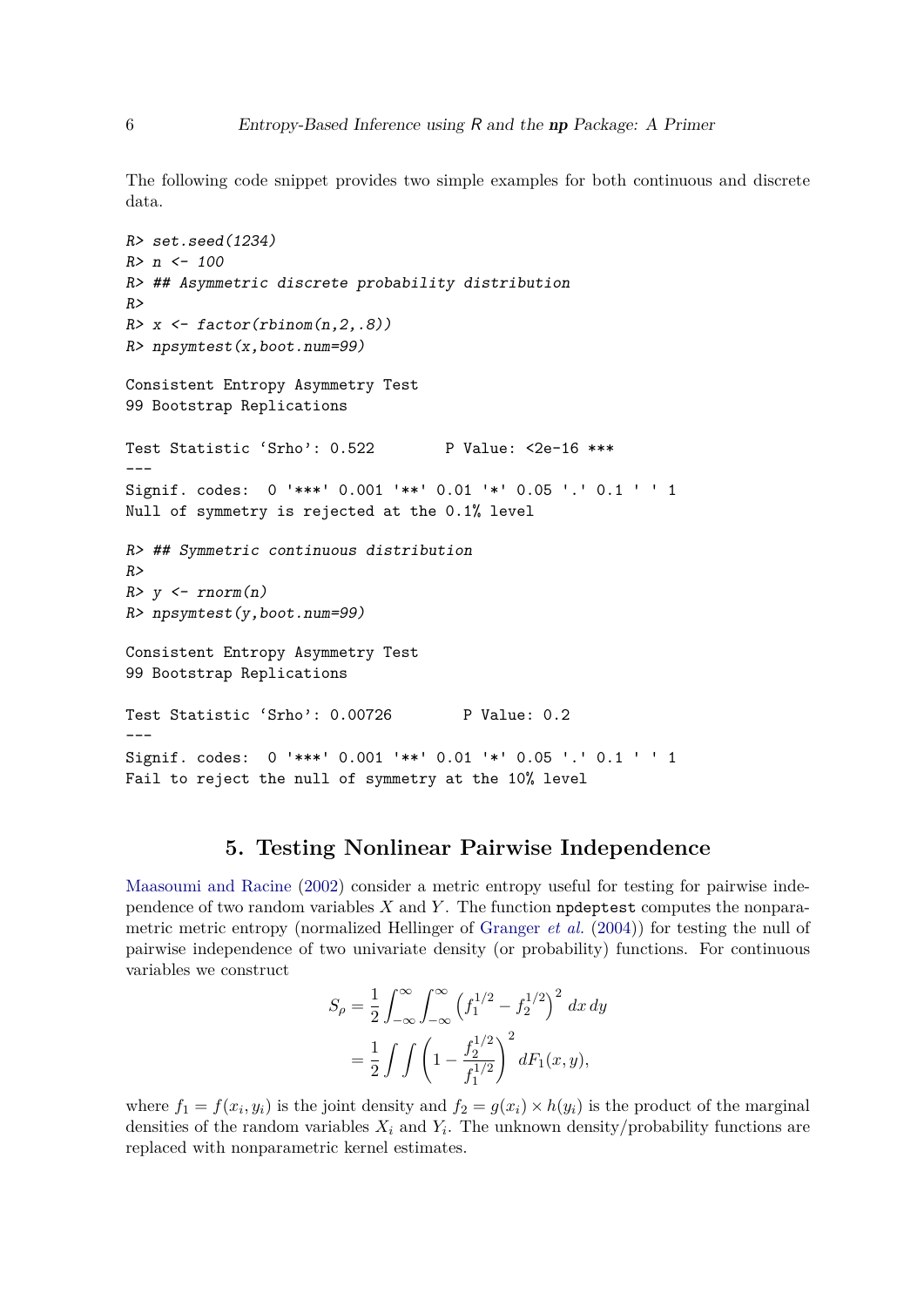The bootstrap distribution is obtained by resampling with replacement from the empirical distribution of *X* delivering  $\{X_i, Y_i\}$  pairs under the null generated as  $\{X_i^*, Y_i\}$  where  $X^*$  is the bootstrap resample (i.e. we 'shuffle'  $X$  leaving  $Y$  unchanged thereby breaking any pairwise dependence to generate resamples under the null). Bandwidths are obtained via likelihood cross-validation by default for the marginal and joint densities.

Examples include, (a) a measure/test of "fit", for in-sample values of a variable  $y$  and its fitted values,  $\hat{y}$ , and (b) a measure of "predictability" for a variable *y* and its predicted values  $\hat{y}$  (from a user implemented model).

The following code snippet provides a simple example using the actual and fitted values from a regression model. Note that we strongly advocate the use of the integration (default) version of the statistic in applied settings but use the summation (i.e. moment) version below purely by way of demonstration as it is computationally faster.

```
R> set.seed(123)
R> ## Test/measure lack of fit between y and its fitted value from a
R> ## regression model when x is relevant.
R> n <- 100
R> x <- rnorm(n)
R> y <- 1 + x + rnorm(n)
R> model <- lm(y~x)
R> y.fit <- fitted(model)
R> npdeptest(y,y.fit,boot.num=99,method="summation")
Consistent Metric Entropy Test for Dependence
99 Bootstrap Replications
Test Statistic 'Srho': 0.028 P Value: <2e-16 ***
---
Signif. codes: 0 '***' 0.001 '**' 0.01 '*' 0.05 '.' 0.1 ' ' 1
Null of independence is rejected at the 0.1% level
```
# **6. Testing Nonlinear Serial Independence**

[Granger](#page-9-3) *et al.* [\(2004\)](#page-9-3) consider a metric entropy useful for testing for nonlinear serial independence in a univariate random variable *Y*. The function npsdeptest computes the nonparametric metric entropy (normalized Hellinger) for testing the null of nonlinear serial independence of such a series. We construct

$$
S_{\rho} = \frac{1}{2} \int_{-\infty}^{\infty} \int_{-\infty}^{\infty} \left( f_1^{1/2} - f_2^{1/2} \right)^2 dx dy
$$
  
=  $\frac{1}{2} \int \int \left( 1 - \frac{f_2^{1/2}}{f_1^{1/2}} \right)^2 dF_1(x, y),$ 

where  $f_1 = f(y_t, y_{t-k})$  is the joint density and  $f_2 = g(y_t) \times h(y_{t-k})$  is the product of the marginal densities of the random variables  $Y_t$  and  $Y_{t-k}$ . The second expression is in a moment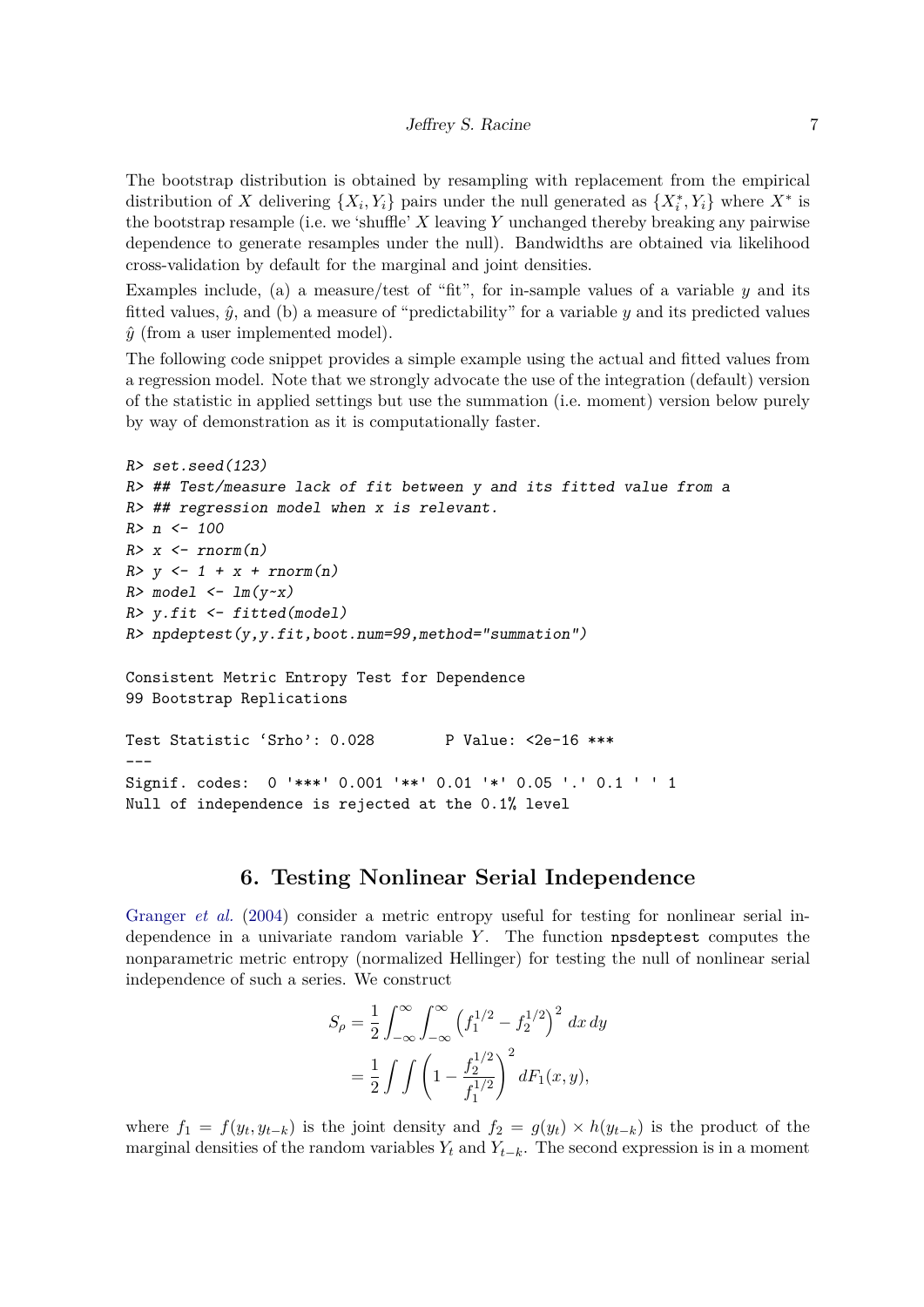form which is often replaced with a sample average, especially for theoretical developments. The unknown density/probability functions are replaced with nonparametric kernel estimates.

The bootstrap distribution is obtained by resampling with replacement from the empirical distribution of  $Y_t$  delivering  $Y_t^*$  under the null of nonlinear serial independence. Bandwidths are obtained via likelihood cross-validation by default for the marginal and joint densities.

The following code snippet provides a simple example for a continuous time series. Note that we strongly advocate the use of the integration (default) version of the statistic in applied settings but use the summation (i.e. moment) version below purely by way of demonstration as it is computationally faster.

```
R> set.seed(123)
R> ## A function to create a time series
R> ar.series <- function(phi,epsilon) {
+ n <- length(epsilon)
+ series <- numeric(n)
+ series[1] <- epsilon[1]/(1-phi)
   + for(i in 2:n) {
+ series[i] <- phi*series[i-1] + epsilon[i]
+ }
+ return(series)
+ }
R> n <- 100
R> ## Stationary persistent time-series
R> yt <- ar.series(0.95,rnorm(n))
R> npsdeptest(yt,lag.num=2,boot.num=99,method="summation")
Consistent Metric Entropy Test for Nonlinear Dependence
99 Bootstrap Replications, 2 Lags
Test Statistic 'Srho[1]': 0.102 P Value: <2e-16 ***
Test Statistic 'Srho[2]': 0.0775 P Value: <2e-16 ***
---Signif. codes: 0 '***' 0.001 '**' 0.01 '*' 0.05 '.' 0.1 ' ' 1
Null of independence is rejected at lag 1 at the 0.1% level
Null of independence is rejected at lag 2 at the 0.1% level
```
# **7. Rolling Your Own Entropy Function**

The functions outlined above allow for a range of entropy-based tests where the underlying distributions are modelled nonparametrically. However, practitioners may wish to construct their own entropy measures that rely on nonparametric estimates of the underlying distributions. By way of example we consider a metric entropy that measures distance (Hellinger) of an unknown univariate density from a specific parametric density. The parametric density for this example will be Gaussian and the unknown density will be estimated via kernel methods.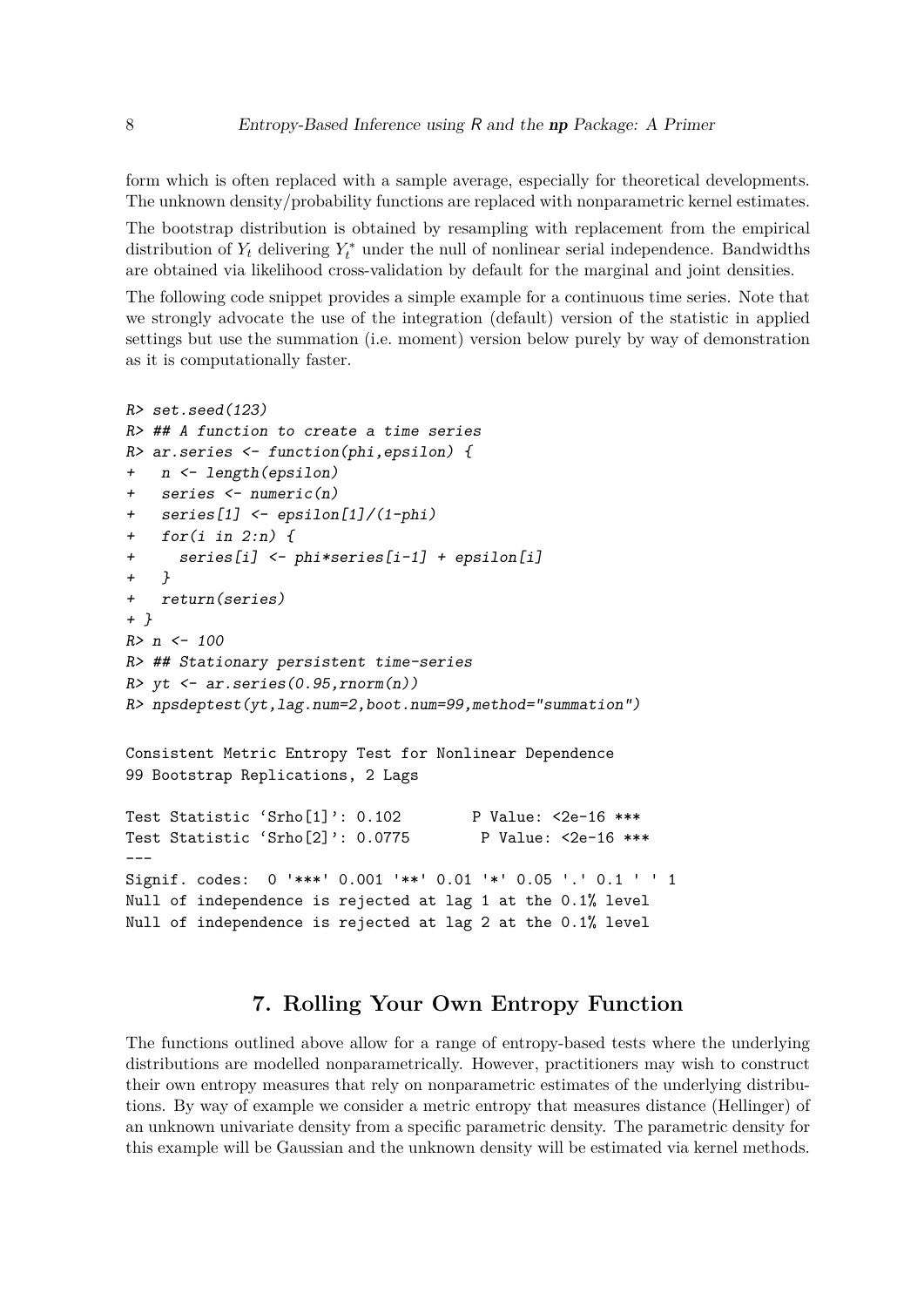In the following code snippet we construct a simple function in R that accomplishes this. You could of course use nonparametric methods for both distributions or parametric methods for both. The function npudens computes unconditional kernel density estimates, and fitted computes the fitted density for the sample realizations. The function dnorm provides the normal density function. The integrate function performs univariate numerical integration.

```
R> Srho <- function(x,y,...) {
```

```
+ ## First write a function to compute the integrand (this is fed to
+ ## the `integrate' function). This function's first argument is the
    + ## point at which the two densities are computed (the remaining
+ ## arguments are the data vectors).
+ integrand <- function(t,x,y) {
+ ## First, nonparametrically estimate the density of the x data
+ ## using a plug-in bandwidth and evaluate the density at the point
+ ## `t'.
+ f.x <- fitted(npudens(tdat=x,edat=t,bws=bw.SJ(x),...))
+ ## Next, estimate the parametric density of the data y using the
+ ## Gaussian distribution and evaluate the density at the point
+ ## `t'.
+ f.y <- dnorm(t,mean=mean(y),sd=sd(y))
      + ## Compute and return the integrand evaluated at the point `t'.
+ return(0.5*(sqrt(f.x)-sqrt(f.y))**2)
+ }
+ ## Feed the integrand function to integrate() and return the value
+ ## of the integral.
+ return(integrate(integrand,-Inf,Inf,x=x,y=y)$value)
+ }
R> set.seed(123)
R> n <- 1000
R> ## Data drawn from the same distribution
R> x <- rnorm(n)
R> y <- rnorm(n)
R> Srho(x,y)
[1] 0.000871
R> ## Data drawn from different distributions
R> y <- rnorm(n,sd=100)
R> Srho(x,y)
[1] 0.858
```
Should the reader be interested in multivariate measures, multivariate numerical integration is available in the R packages cubature and  $R2Cuba$  [\(Johnson and Narasimhan](#page-9-7) [\(2009\)](#page-9-7), [Hahn,](#page-9-8) [Bouvier, and Kiêu](#page-9-8) [\(2010\)](#page-9-8)).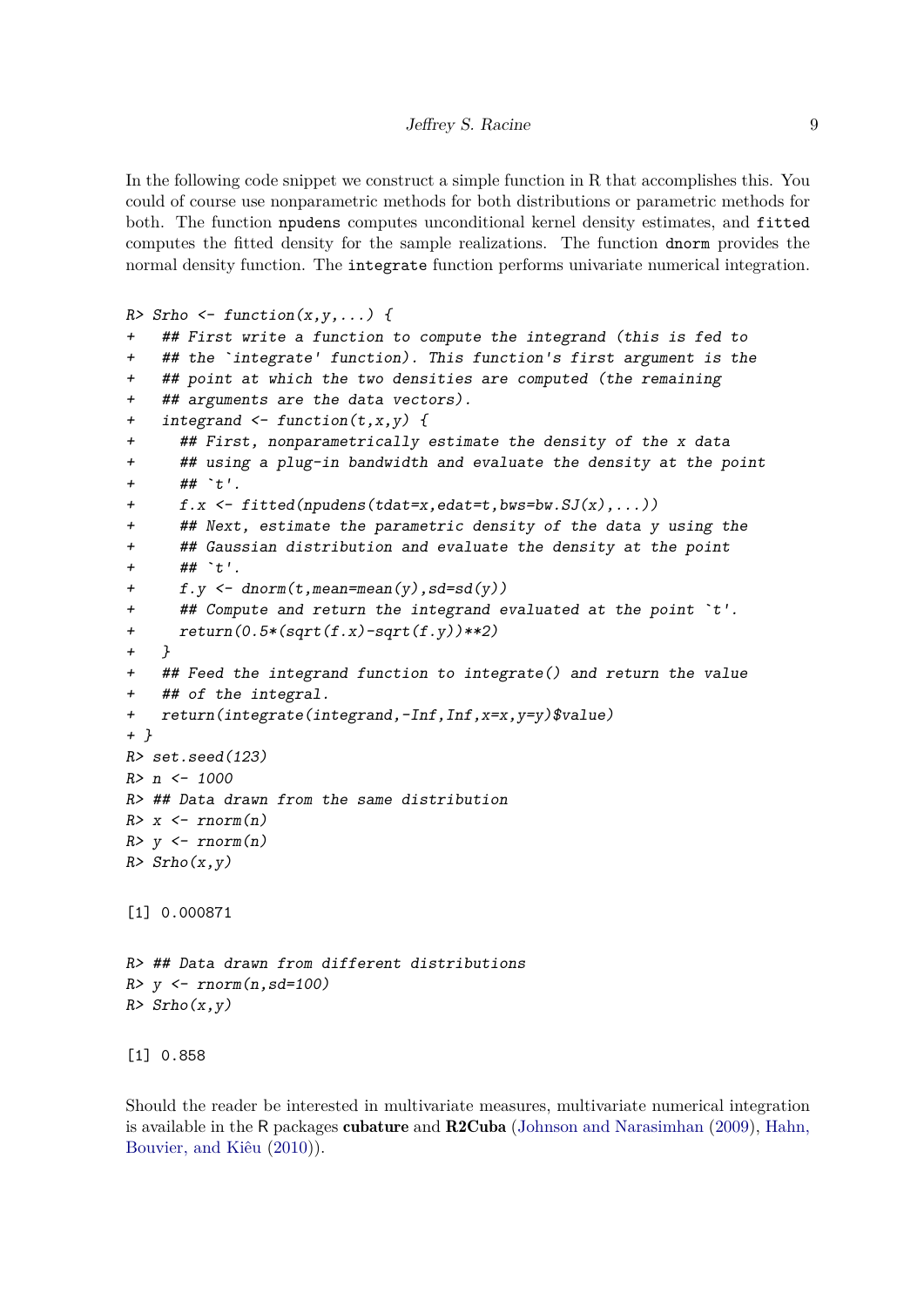#### **8. Summary**

The  $np$  package (Hayfield and Racine  $(2008)$ ) contains new functionality introduced in versions 0.30-4 through 0.30-7 that implements a range of entropy-based inferential procedures. We hope you find these to be easy to use. Please report any issues encountered to racine j@mcmaster.ca. Any suggestions for improvements to this document would be greatly appreciated. As always, if you use these functions for your work we would sincerely appreciate your citing both the relevant published research papers and the **np** package (Hayfield and [Racine](#page-9-0) [\(2008\)](#page-9-0)).

#### **Acknowledgments**

We would like to gratefully acknowledge support from the Natural Sciences and Engineering Research Council of Canada (<http://www.nserc.ca>), the Social Sciences and Humanities Research Council of Canada (<http://www.sshrc.ca>), and the Shared Hierarchical Academic Research Computing Network (<http://www.sharcnet.ca>).

#### **References**

- <span id="page-9-3"></span>Granger C, Maasoumi E, Racine JS (2004). "A Dependence Metric for Possibly Nonlinear Time Series.<sup>n</sup> Journal of Time Series Analysis, 25(5), 649–669.
- <span id="page-9-8"></span>Hahn T, Bouvier A, Kiêu K (2010). *R2Cuba: Multidimensional Numerical Integration*. R package version 1.0-4, URL <http://CRAN.R-project.org/package=R2Cuba>.
- <span id="page-9-0"></span>Hayfield T, Racine JS (2008). "Nonparametric Econometrics: The np Package." *Journal of Statistical Software*, **27**(5). URL <http://www.jstatsoft.org/v27/i05/>.
- <span id="page-9-7"></span>Johnson SG, Narasimhan B (2009). *cubature: Adaptive multivariate integration over hypercubes*. R package version 1.0, URL <http://CRAN.R-project.org/package=cubature>.
- <span id="page-9-1"></span>Li Q, Maasoumi E, Racine JS  $(2009)$ . "A Nonparametric Test for Equality of Distributions with Mixed Categorical and Continuous Data.<sup>"</sup> Journal of Econometrics, 148, 186–200.
- <span id="page-9-2"></span>Maasoumi E, Racine JS (2002). "Entropy and Predictability of Stock Market Returns." *Journal of Econometrics*, **107**(2), **291–312**.
- <span id="page-9-4"></span>Maasoumi E, Racine JS (2009). "A robust entropy-based test of asymmetry for discrete and continuous processes.<sup>"</sup> *Econometric Reviews*, **28**, 246–261.
- <span id="page-9-6"></span>Patton A, Politis DN, White H (2009). "CORRECTION TO "Automatic block-length selection for the dependent bootstrap<sup>"</sup> by D. Politis and H. White.<sup>"</sup> *Econometric Reviews*,  $28(4)$ , 372-375.
- <span id="page-9-5"></span>Politis DN, Romano JP (1994). "Limit theorems for weakly dependent Hilbert space valued random variables with applications to the stationary bootstrap.<sup>n</sup> *Statistica Sinica*, **4**, 461– 476.